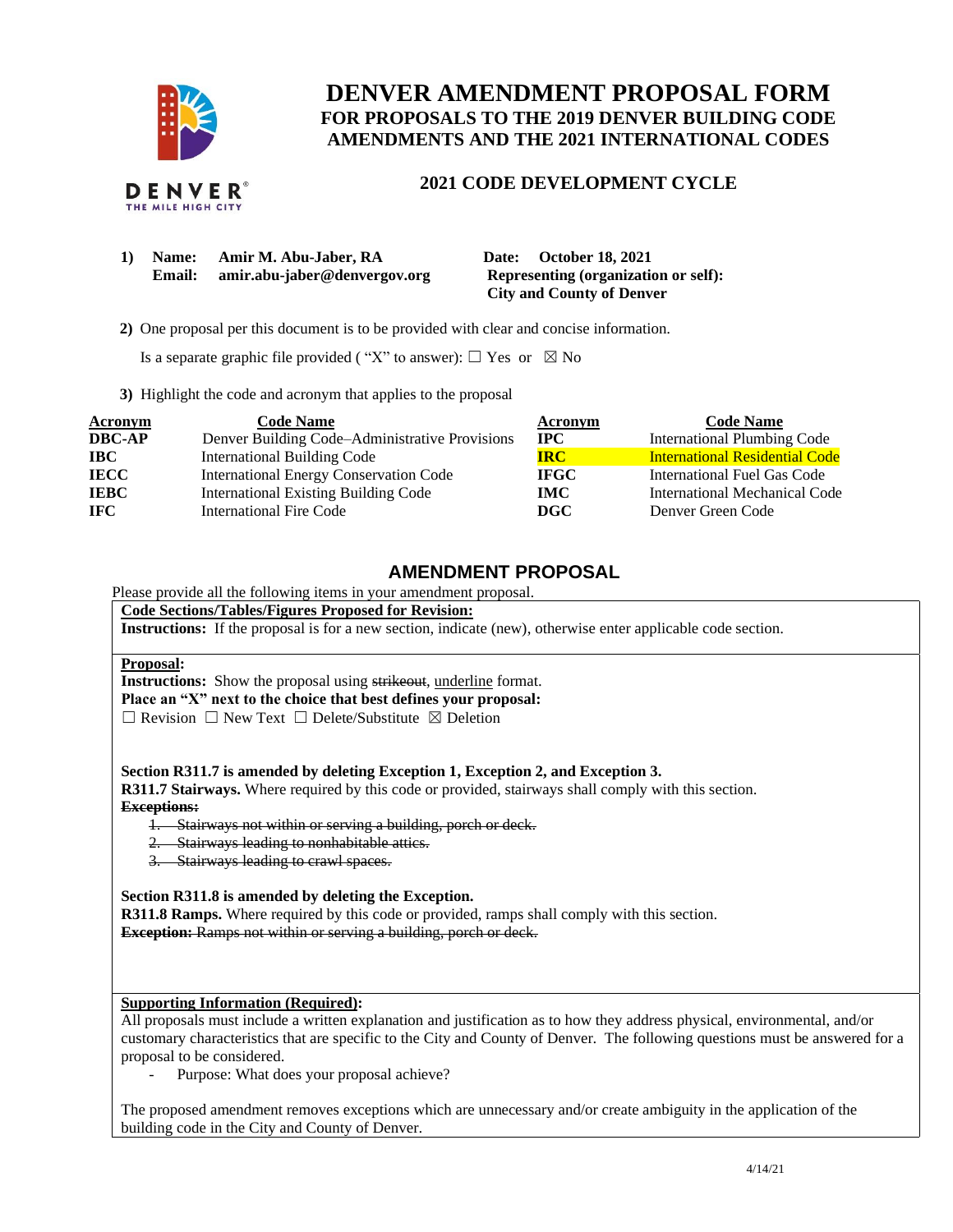Reason: Why is your proposal necessary?

2021 IRC Section R311.7, Exception 1 is proposed to be deleted since it is ambiguous as to when a stairway not in the public way but subject to the requirements of the IRC is or is not serving a building, porch or deck in an urban environment such as the City and County of Denver. It is important to note that in order to be subject to the requirements of the IRC a stairway must necessarily be associated with a building regulated by the IRC, including a detached one- or two- family dwelling, townhouses, or their accessory structures. In an urban environment such as Denver, stairways serve an important function in the way a user navigates changes in grade to and between buildings, regardless of whether the stairway is visually directly attached to the subject buildings and regardless of whether the stairway is a required stairway or a convenience stairway. Although it is not clear how a stairway associated with buildings regulated by the IRC can be seen as not "serving a building", the recently added model code exception implies that there is a subset of these stairways in which it is not required to provide a safe or usable stairway. The recently added model code exception does not enumerate those conditions and leaves the code user to determine on a case-by-case basis and without clear guidance whether any individual stairway outside of a building regulated by the IRC is required to meet the minimum requirements of the building code.

2021 IRC Section R311.7, Exception 2 is proposed to be deleted since vertical egress from nonhabitable levels, including nonhabitable attics, is not required to be by a stairway. There is no apparent change in the factors contributing to the lifesafety analysis between a stairway serving an attic and a stairway serving other nonhabitable portions of the building. The model code language already includes provisions for generally accepted and commonly understood alternative means of generally safely navigating a change in level without using a stairway.

2021 IRC Section R311.7, Exception 3 is proposed to be deleted since vertical egress from nonhabitable levels, including crawlspaces, is not required to be by a stairway. There is no apparent change in the factors contributing to the life-safety analysis between a stairway serving a crawlspace and a stairway serving other nonhabitable portions of the building. The model code language already includes provisions for generally accepted and commonly understood alternative means of generally safely navigating a change in level without using a stairway.

2021 IRC Section R311.7, Exception is proposed to be deleted since it is ambiguous as to when a ramp not in the public way but subject to the requirements of the IRC is or is not serving a building, porch or deck in an urban environment such as the City and County of Denver.

Substantiation: Why is your proposal valid? (i.e. technical justification)

The stated intent of the stairway provisions in the IRC commentary to *"address a wide variety of issues that must be considered when designing a stairway that is both safe and usable"* does not differentiate between stairways serving a building and stairways that do not serve a building. The model code provisions for stairways clarify the generally accepted and commonly understood minimum requirements that allow a human user to navigate a stairway generally safely regardless of whether the stairway is directly attached to the subject buildings, is "serving a building, porch or deck", or is serving an attic or crawlspace. Since there is no apparent change in the factors contributing to the life-safety analysis between a stairway meeting the model code exceptions and other stairways, and considering that a human user is required to navigate either condition, the ambiguous exceptions to the applicability of the minimum standards for stairways should be removed in an urban environment such as the City and County of Denver.

#### **Other Regulations Proposed to be Affected**

#### **\*For proposals to delete content from the 2019 Denver Green Code in conjunction with adding it to other mandatory Denver codes and/or regulations, only.**

Please identify which other mandatory codes or regulations are suggested to be updated (if any) to accept relocated content.

#### **Referenced Standards:**

List any new referenced standards that are proposed to be referenced in the code.

#### **Impact:**

How will this proposal impact cost and restrictiveness of code? ("X" answer for each item below)

| Cost of construction: | $\boxtimes$ Increase | Decrease | No Impact |
|-----------------------|----------------------|----------|-----------|
| Cost of design:       | $\boxtimes$ Increase | Decrease | No Impact |
| Restrictiveness:      | $\boxtimes$ Increase | Decrease | No Impact |